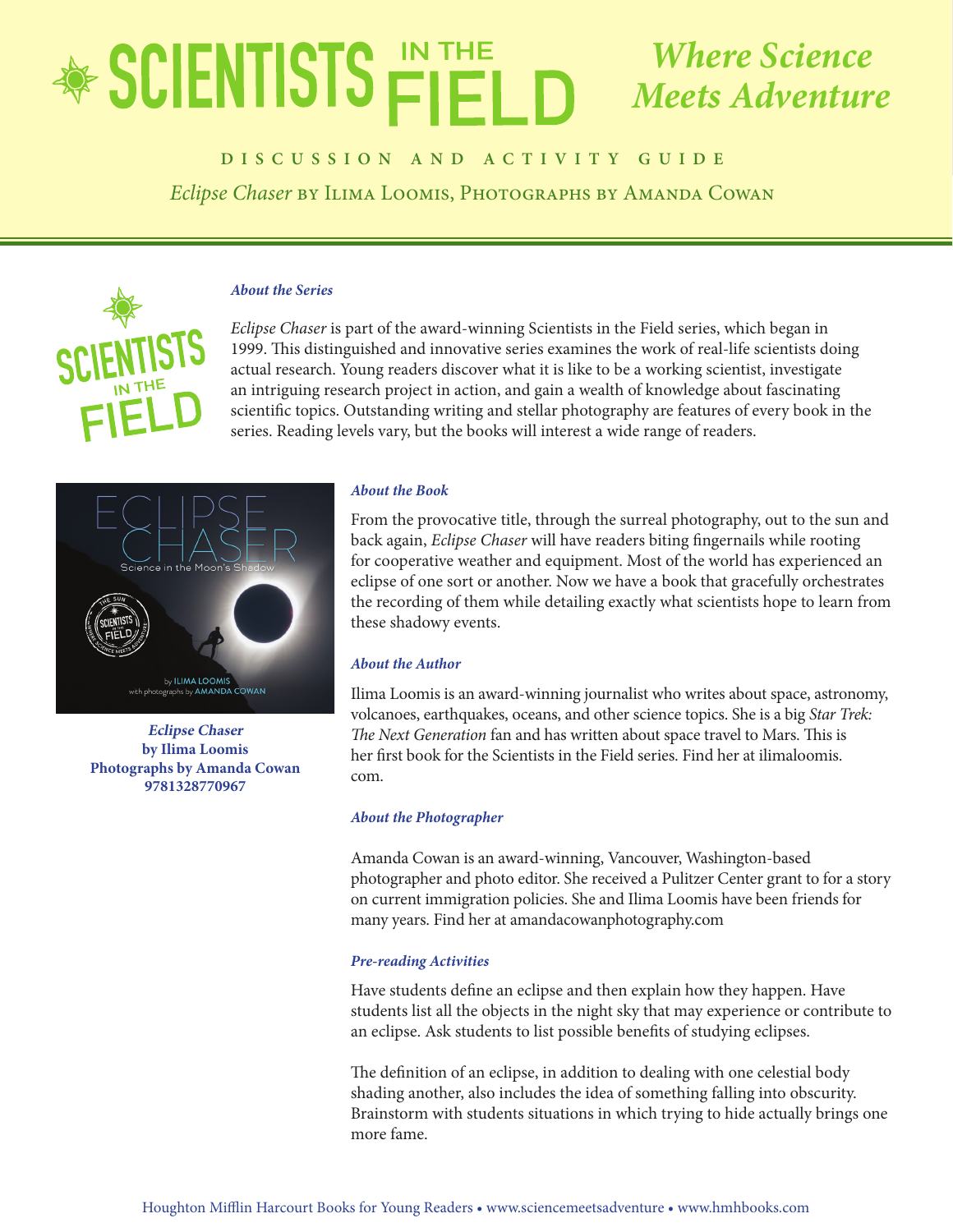# EDUCATOR'S GUIDE *Eclipse Chaser* **by Ilima Loomis, Photographs by Amanda Cowan**

Make a list of artifacts, national or local landmarks, artwork, movies, television programs, clothing, food, etc., that is noted for being black, white, or both. Since eclipses also emphasize other colors, such as red, spend some time speaking with students and brainstorming ideas about the importance of contrast.

Since this book will take us around the world, review with students the differences in the movement of the sun in both the Northern and Southern Hemispheres. There are videos showing how the sun and moon appear in both hemispheres, but it may be more effective to have students figure this out with a globe, a flashlight, and a mirror.

Review the night sky, distinguishing among those celestial bodies in our solar system and those in other galaxies. Do any of these bodies experience eclipses?

Discuss with students instances in which we so want to see a particular result and are anticipating possible failures. Discuss with students the job of scientific observation and how what we want to happen often clouds our ability to see and interpret what does happen. Have students create a checklist for ensuring that their desires do not eclipse their ability to interpret what does happen.

Students may have fun looking at the word "occult" and researching how it factors into the science of astronomy as opposed to the way it is used in occult sciences.

### *Discussion Questions*

The next total solar eclipse will not happen in the United States until 2024. What are the pros and cons of dedicating resources to this study? If you were in charge of granting funding, what kind of priority should this study receive? Since the next eclipse in this area is not until 2024, could funding wait until 2022 or 2023? Should this be an ongoing research project?

Astronomers in ancient Babylon and China learned how to predict eclipses. Thinking back to the fact that these scientists of yore did not have computers or telescopes, how did they do this?

The last question in this book that Shadia Habbal answers is: "You're at the mercy of the weather—is it really worth

all this effort and expense?" (p. 69). Discuss answers before reading, during the reading, and upon finishing the book. Regardless of the answers, have students think of factors that could change their minds and document what in the book or not in the book has influenced their response. Have students document why Shadia says, "Yes." And, again, regardless of their personal answer, have them write down why one might say "No." Does our government have a responsibility to research risky topics like eclipses, hurricanes, earthquakes, etc.?

If you were the mayor of a city on the eclipse path, what would you do to ensure that the 2024 eclipse is a benefit to both your residents, the scientists observing it, and the tourists who will flock to your town? When would you begin the promotion? Are there scenarios that would have you attempting to dissuade folks from visiting?

The scientists researching these eclipses work hard to avoid crowds. Is this decision in the best interest of the science or is there a way to deal with crowds? Why do scientists not want crowds? Wouldn't crowds make it easier for them to attract sponsors or entice politicians into funding their research?

This book shows scientists working in extremely isolated places. Scientists are working with very delicate and very expensive equipment. Work conditions can include being isolated for long stretches while observing and then being in a lab for more hours working on interpreting the data. Discuss your observation skills, your stamina skills, and your ability to be persistent. What would have to happen for you to see yourself in a science career? On page 8, we read that Shadia spent twenty-two hours in planes, five hours in cars, and an hour plus in speedboats. Later we read about the hordes of tourists and the lack of toilets. We must not forget the rattlesnakes either! Do you have the stamina and fortitude it takes to do this sort of work? Are these aspects of Shadia's work something common to the work of scientists in general?

Many people complain that we underestimate their abilities. What one person sees as a risk, someone else sees as being safe. What is something you do that other people may not understand? If one of the scientists in this book asked you for help, what ability would that scientist want to use? What new skills or traits do you need to develop to move your skill up to the next level?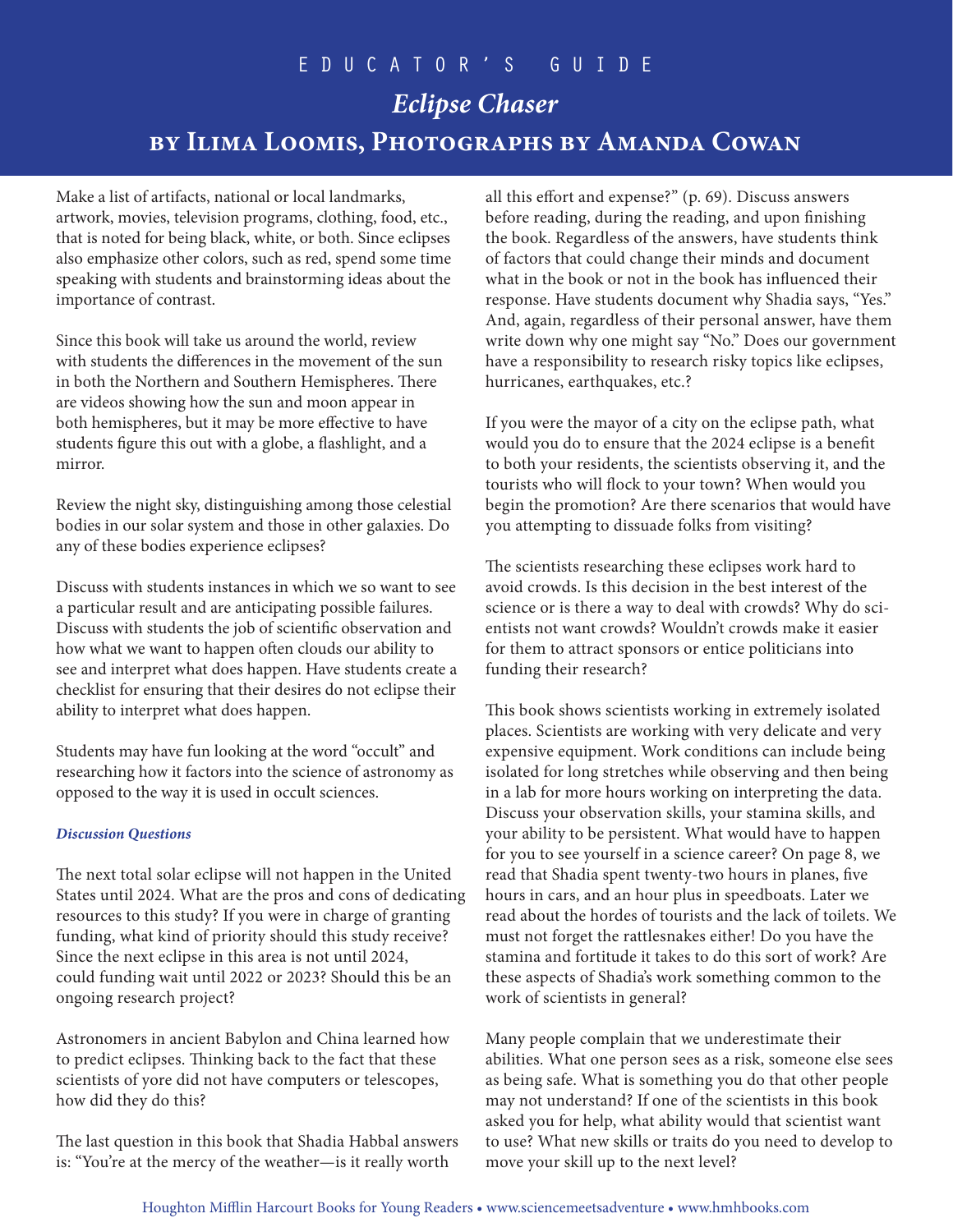## *Eclipse Chaser* **by Ilima Loomis, Photographs by Amanda Cowan**

### *Applying and Extending Our Knowledge*

"The Solar Cycle" on pages 64–65 state that each solar eclipse has a different look, and includes terms such as "solar maximum" (and minimum). The opportunities for both factual and creative explanation abound. The excellent nonfiction writer and photographer (such as Loomis and Cowan), however, seek to do both.

- If you were doing a newscast or were being interviewed on a national talk show, how would you explain to a large general audience just what we mean when we say "solar cycle?" How many phases would you describe? What information would you share or exclude? Record a video in two minutes that gives an explanation of a solar cycle. Share these with the class and come to a consensus on a video using the best parts of the various efforts by individuals.
- Create a visual explanation of the various phases of a solar cycle. Provide annotation explaining to the viewer what should be noticed in each picture to understand the solar cycle. Create a comic using the looks of an eclipse to create your characters. Use the details of a study of eclipses to endow your characters with quirks or special powers. Annotate these, explaining why you believe they match the science.
- Research various creation myths about the sun, including any that seem to suggest the eleven-year cycle or seem to imply magnetic activity. Invent a creation myth with eleven parts that traces the life of a solar cycle creature that both attracts and repels. Add music and create a musical. Turn this myth into a play and perform it for others.
- Create your own eleven-line poem (roundel) explaining the solar cycle. Require each line to use eleven poetic syllables. Or create a poem based on the life of astronomers researching the sun. Invent your own literary form, musical form, or dramatic form to explain the solar cycle or eclipses.

### *Common Core Connections*

CCSS.ELA-Literacy.RH.6-8.7 Integrate visual information (e.g., in charts, graphs, photographs, videos, or maps) with other information in print and digital texts.

CCSS.ELA-Literacy.SL.7.4 Present claims and findings, emphasizing salient points in a focused, coherent manner with pertinent descriptions, facts, details, and examples; use appropriate eye contact, adequate volume, and clear pronunciation.

CCSS.ELA-Literacy.SL.7.5 Include multimedia components and visual displays in presentations to clarify claims and findings and emphasize salient points.

CCSS.ELA-Literacy.RI Cite strong and thorough textual evidence to support analysis of what the text says explicitly as well as inferences drawn from the text.

CCSS.ELA-Literacy.RI Trace and evaluate the argument and specific claims in a text, distinguishing claims that are supported by reasons and evidence from claims that are not.

Invite a local eye specialist in to show your students what retinal burn is and how it works. If you also have an astrophysicist in your neighborhood, invite this person as well to explain the timing of viewing a solar eclipse—When is it okay to look? When should you look away?

- Have students explain the difference between looking at the sun and staring at a total solar eclipse. Write this information in a way that will make sense for younger students, along with an explanation for why a total solar eclipse creates a unique set of dangerous circumstances.
- During the last eclipse, many schools, cities, and organizations distributed glasses that allowed for safe viewing of eclipses. Warnings were given to not use your sunglasses, which is also reinforced in the text. Some of these warnings even included a notice stating that even if one were to put together multiple sunglass lenses, they would not protect our eyes. Research and report back to the class on the differences between sunglasses and eclipse glasses. Include diagrams and graphics that compare and contrast.
- Using an empty box, white paper, and tin foil, students can make an eclipse pinhole viewer without any glass. Have students make one and explain why it works. There are also plenty of online resources for building eclipse viewers.
- Have students create a video or an illustration showing how the eye dilates and constricts. Juxtapose this video with a time-lapse presentation showing the changing light during eclipses.
- Many young students do not understand how the sun enables us to view the moon. Have your students design a skit for young students that reviews the phases of the moon in relation to the position of the Earth and the sun. When this is done, add a segment that shows when and how the moon gets in the way of this process to create a solar eclipse.
- Have students compare what they find in researching how eyes respond to total eclipses with the other types of eclipses, both solar and lunar.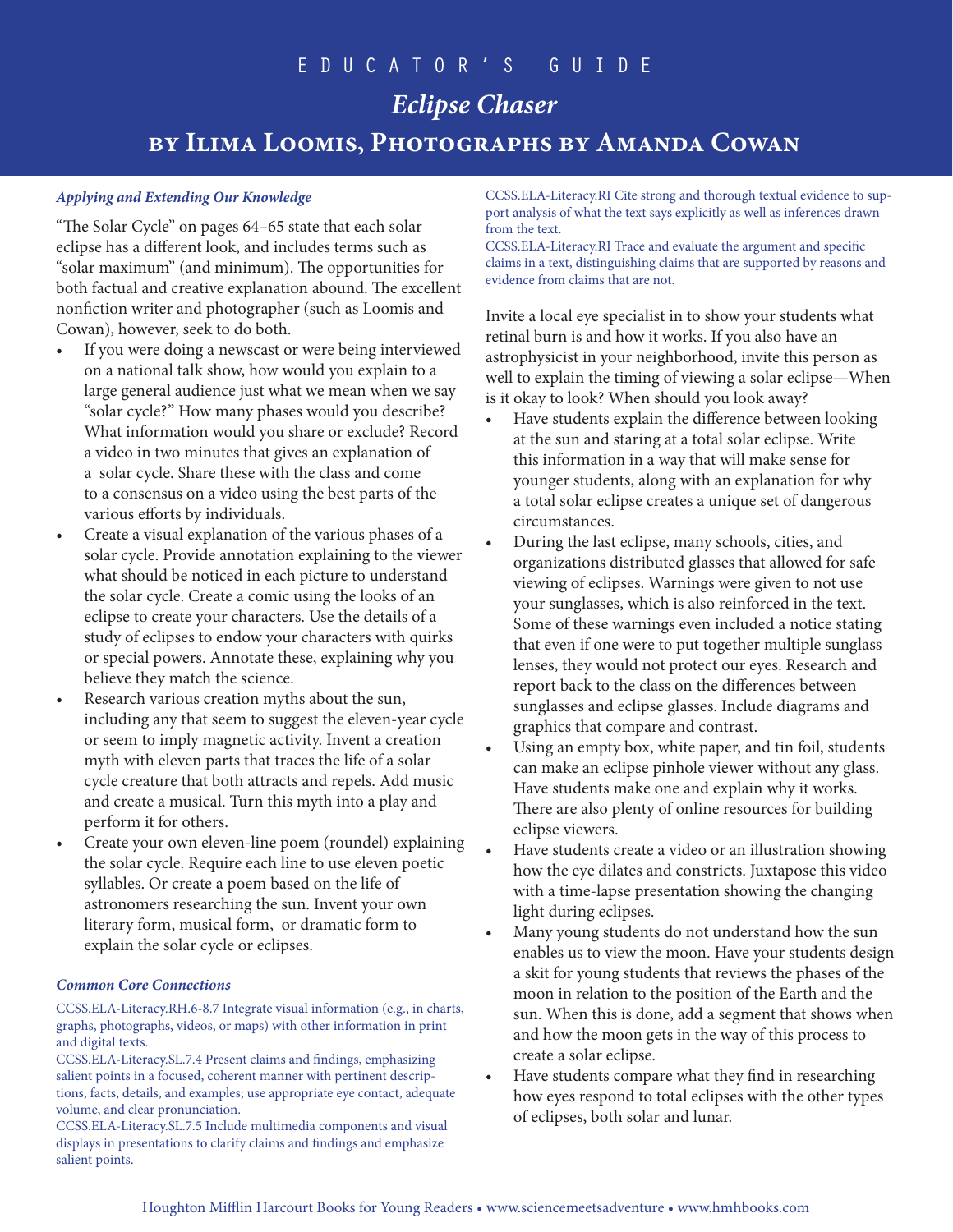## *Eclipse Chaser*

**by Ilima Loomis, Photographs by Amanda Cowan**

### *Common Core Connections*

CCSS.ELA-Literacy.W.6.1(a-d) Write arguments to support claims with clear reasons and relevant evidence.

CCSS.ELA-Literacy.W.6.2 Write informative/explanatory texts to examine a topic and convey ideas, concepts, and information through the selection, organization, and analysis of relevant content.

CCSS.ELA-Literacy.RH.6-8.7 Integrate visual information with other information in print and digital texts.

CCSS.ELA-Literacy.SL.7.4 Present claims and findings, emphasizing salient points in a focused, coherent manner with pertinent descriptions, facts, details, and examples; use appropriate eye contact, adequate volume, and clear pronunciation.

CCSS.ELA-Literacy.SL.7.5 Include multimedia components and visual displays in presentations to clarify claims and findings and emphasize salient points.

CCSS.ELA-Literacy.RI Cite strong and thorough textual evidence to support analysis of what the text says explicitly as well as inferences drawn from the text.

CCSS.ELA-Literacy.RI Trace and evaluate the argument and specific claims in a text, distinguishing claims that are supported by reasons and evidence from claims that are not.

Ever stand in the sunshine and use someone's shade to screen yourself from the sun? If we look at the diagram on page 15, we see that only a small part of Earth will have the ability to see a total eclipse. The moon must be close enough and in just the right position to block the sun completely.

- Have students demonstrate how this works using balls and flashlights or using cut paper and lights. Have students explain why the distance and the angle indicate whether or not we will have an eclipse. How is an eclipse similar to using the shade of another?
- Using lights and shadows, try to create a video showing the differences in the eclipse light among the various locations within the range of the upper and lower yellow boundaries of the eclipse (again, using the diagram on page 15). The very center of that darker blue oval is the darkest color. What does the eclipse look like here? The upper and lower triangular shapes are still a deep blue, but a little lighter than the small center. What does this part of the eclipse look like? When you move just above or just below this is the eclipse not visible at all? Are the upper and lower yellow lines the absolute boundary of where you no longer see any type of eclipse?
- Total solar eclipses last less than eight minutes. The Earth revolves around the sun, and the moon revolves around Earth. In just a few minutes (some total eclipses are much shorter than others), all this moving will bring an end to the eclipse. Have students demonstrate this by creating a skit to share with others. Or create a video or a time-lapse

set of images showing how this motion creates and then ends the eclipse.

• Compare this movement to more familiar movements, such as how far a walker, runner, bike rider, race car, high speed train, rocket, etc., could move in the same time. Use this to explore, say, how fast the Earth moves at the equator compared to the rotation speeds closer to the poles. Who knows, one of your students may be the next Pavel Štarha, writing math programs that do not yet exist to do the experiments required by science!

#### *Common Core Connections*

CCSS.ELA-Literacy.RH.6-8.7 Integrate visual information (e.g., in charts, graphs, photographs, videos, or maps) with other information in print and digital texts.

CCSS.ELA-Literacy.SL.7.5 Include multimedia components and visual displays in presentations to clarify claims and findings and emphasize salient points.

As mentioned above, Pavel Štarha, a Czech mathematician, wrote computer programs that did not exist up to then to allow Shadia Habbal, a Syrian immigrant, to do her research. Shadia brought her mother, Riad, and her sister Rafif to see the eclipse and they helped cook for the team. During one eclipse, Judd Johnson, the engineer, needed to find a mechanic on an island in Norway to repair a necessary piece of equipment. Shadia calls her team the "Solar Wind Sherpas" in honor of the Sherpa people of Nepal that guide folks up and down Mount Everest and other mountains. On page 19 we read, "Teamwork is essential when working on an eclipse." It should be clear that expertise comes from all over and sometimes we do not even know expertise we will need until we do!

- Have students write autobiographies that highlight why they would be a productive member of Shadia's scientific team, one of her Sherpas.
- Many of the problems Shadia and Judd encounter are unexpected. Many of them involve equipment malfunction, but are not limited to that. Brainstorm the types of problems possible, using the text to guide the discussion, but anticipating other problems.
- Have a discussion with students on how best to deal with these setbacks.
- Have students create categories of unexpected problems and a procedure for moving forward on, say, documenting the next total eclipse. For example, students should create a category related to unexpected equipment malfunction or breakdown—what steps should be taken when a piece of equipment stops working? This activity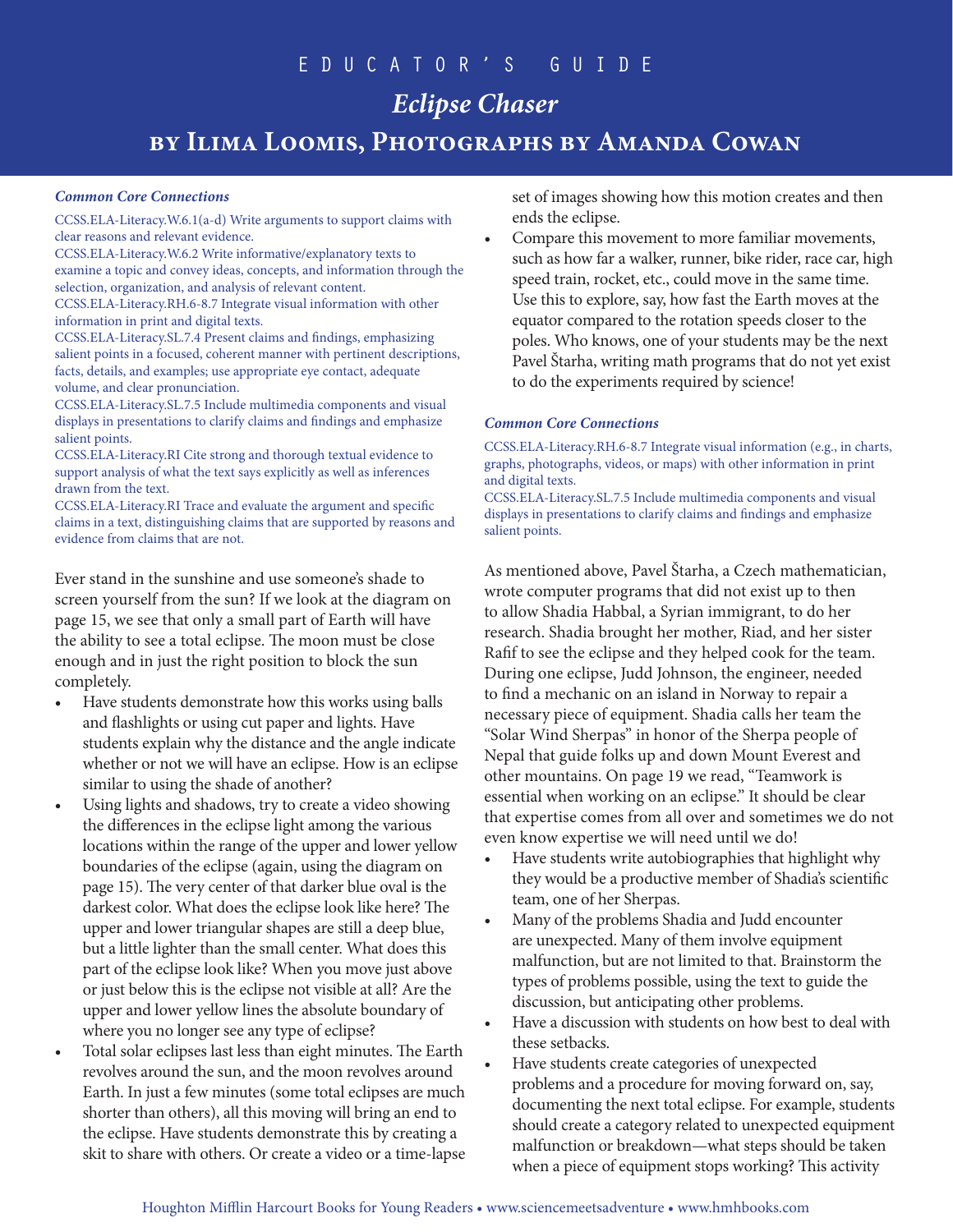# *Eclipse Chaser*

## **by Ilima Loomis, Photographs by Amanda Cowan**

should involve students prioritizing the equipment value, which should involve researching what each piece of equipment does.

- If students were creating their own scientific team to study eclipses or other topics, who would they want on this team? What attributes does a person possess that makes others seek them out when creating a group of researchers? Shadia chose Nathalia Alzate (Naty), Martina Arndt, and others to lead teams on different point's of the eclipse's path. Why?
- Have students do a three-minute overview of the Sherpa guides of Nepal.

### *Common Core Connections*

CCSS.ELA-Literacy.W.6.1(a-d) Write arguments to support claims with clear reasons and relevant evidence.

CCSS.ELA-Literacy.W.6.2 Write informative/explanatory texts to examine a topic and convey ideas, concepts, and information through the selection, organization, and analysis of relevant content.

CCSS.ELA-Literacy.SL.7.4 Present claims and findings, emphasizing salient points in a focused, coherent manner with pertinent descriptions, facts, details, and examples; use appropriate eye contact, adequate volume, and clear pronunciation.

CCSS.ELA-Literacy.RI Cite strong and thorough textual evidence to support analysis of what the text says explicitly as well as inferences drawn from the text.

CCSS.ELA-Literacy.RI Trace and evaluate the argument and specific claims in a text, distinguishing claims that are supported by reasons and evidence from claims that are not.

The sidebar on page 34 is labeled "Stormy (Solar) Weather." It speaks of solar eruptions. The sidebars on page 43 address solar wind and the heat of the corona. All three of these topics have plenty of unanswered questions that are the focus of Shadia and her team's work.

- Assign groups to research these sidebars and then create a play, story, musical, folktale, etc. that explains why the sun is hotter both at the center and in the atmosphere (or corona) than it is on the surface.
- Create a playlist that feels appropriate for describing stormy solar weather. Add music that matches solar wind and the corona. Include annotations that explain what you hear in the music that matches the physical properties of each of these phenomena. Don't forget that on page 8, we read that Shadia found cool material floating in part of the corona that is very hot!
- The text states that a solar flare or storm can get so strong that it causes explosions of magnetism and electrically charged particles. Create a video that demonstrates what this means. Is a solar flare the

same thing as a geyser? Volcano? How is a solar storm different from, say, a blizzard? Explain.

- On page 50, we learn that various forms of iron, nickel, and argon are part of the solar atmosphere. Create a visual with an annotation that shows the composition of the solar atmosphere. Write an encyclopedia entry that explains to readers what "solar atmosphere" is and how scientists figured out that elements like iron, nickel, and argon were part of it.
- The sidebar for the corona has a comment about holding your hand very close to a hot burner on a stove. It mentions something obvious: move your hand away from the surface and it will get cooler. However, the text goes on to infer that coronas do not work like this. It would be as if the stovetop was the coolest place to touch, and as you raise your hand higher, it would actually get much hotter. Write a paragraph that explains why this could be true.
- Create a graphic comparison of solar wind and wind. Explain how solar wind moves compared to the way other winds move in your neighborhood.

### *Common Core Connections*

CCSS.ELA-Literacy.W.6.1(a-d) Write arguments to support claims with clear reasons and relevant evidence.

CCSS.ELA-Literacy.W.6.2 Write informative/explanatory texts to examine a topic and convey ideas, concepts, and information through the selection, organization, and analysis of relevant content.

CCSS.ELA-Literacy.RH.6-8.7 Integrate visual information with other information in print and digital texts.

CCSS.ELA-Literacy.SL.7.4 Present claims and findings, emphasizing salient points in a focused, coherent manner with pertinent descriptions, facts, details, and examples.

CCSS.ELA-Literacy.SL.7.5 Include multimedia components and visual displays in presentations to clarify claims and findings and emphasize salient points.

CCSS.ELA-Literacy.RI Cite strong and thorough textual evidence to support analysis of what the text says explicitly as well as inferences drawn from the text.

CCSS.ELA-Literacy.RI Trace and evaluate the argument and specific claims in a text, distinguishing claims that are supported by reasons and evidence from claims that are not.

Imagers, cameras, white-light cameras, telescopes, whitelight telescopes, tripods, spectrometers, "observing instruments" (p. 16), computers, flat field, and phones are all pieces of equipment mentioned in this book. Loomis writes on page 39 that "eclipse expeditions were expensive." Only the spectrometer and telescope are included in the glossary, but without mentioning how they are used by the scientific team.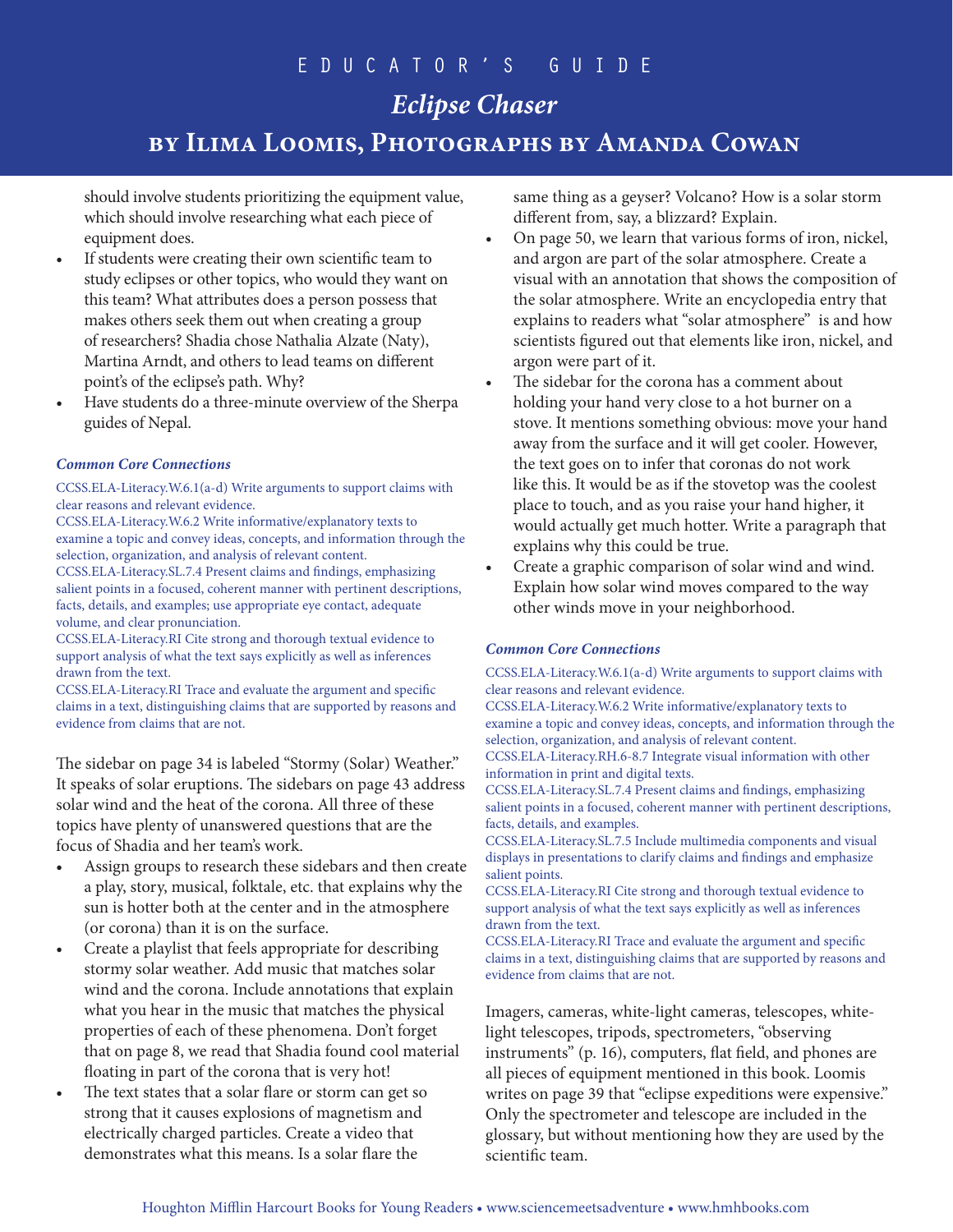## *Eclipse Chaser*

## **by Ilima Loomis, Photographs by Amanda Cowan**

- Create an illustrated *Eclipse Chaser* glossary for these tools that includes more information about how they work and what the team uses them for in this study. Make sure to distinguish between cameras and white-light cameras; telescopes and white-light telescopes.
- There are several photographs in this book that include tools. Some of Cowan's photos include labels telling readers the name of the tool depicted. Some photos do not label the tool at all. For example, what is depicted on the title page? Look at page 8 (top left), page 13 (bottom right), page 16, and page 29. Label the tools in the photos.
- On page 39 Loomis tells us, "[Shadia] could afford only a couple of imagers." Research the cost range of the tools that you are able to. Using the photographs and text, have students predict how many of each tool this expedition must have to function, both minimally and ideally.
- Have students anticipate budget cuts and increases where would students recommend cutting and what piece of equipment they add first. Have students write out a directive in the event of various percentages of budget cuts and surplus.

### *Common Core Connections*

CCSS.ELA-Literacy.W.6.2 Write informative/explanatory texts to examine a topic and convey ideas, concepts, and information through the selection, organization, and analysis of relevant content. CCSS.ELA-Literacy.RH.6-8.7 Integrate visual information with other information in print and digital texts. CCSS.ELA-Literacy.SL.7.5 Include multimedia components and displays in presentations to clarify claims and emphasize points.

CCSS.ELA-Literacy.RI Cite strong and thorough textual evidence to support analysis of what the text says explicitly as well as inferences drawn from the text.

Much in this book depends of technology. Shadia needed to write her own computer program and did just that. Computers and sophisticated imagers allow scientists to learn much more than they could ten years ago. On page 27 the text says, "In some ways, it's easier now that computers run the observations." Students reading this may forget how much we have learned without a single computer.

- Eratosthenes, a librarian, using shadows from the sun and trained pacers, was able to figure out the circumference of the Earth almost perfectly. This was in circa 200 BCE! Can students do this today?
- Have students research Aristarchus and try to

determine what clues or what information led to his heliocentric theory of the universe. While Aristarchus was the first to propose a model of our current solar system, Copernicus independently came to the same conclusion. Why? What observations led to a conclusion that was decidedly not popular? Share this information with the class.

- How did Johann Galle discover Neptune?
- Shadia relies on computers, but that means "one more thing that needs to be set up, checked, and rechecked before the eclipse" (p. 27). Does technology sometimes limit our ability to learn, as well as make it possible for us to do so much more? Have students write down thoughts to keep in mind for making sure that we continue to know how to figure things out through careful observation and how to take advantage of technology to learn even more.

### *Common Core Connections*

### CCSS.ELA-Literacy.W.6.1(a-d) Write arguments to support claims with clear reasons and relevant evidence.

CCSS.ELA-Literacy.W.6.2 Write informative/explanatory texts to examine a topic and convey ideas, concepts, and information through the selection, organization, and analysis of relevant content.

CCSS.ELA-Literacy.SL.7.4 Present claims and findings, emphasizing salient points in a focused, coherent manner with pertinent descriptions, facts, details, and examples; use appropriate eye contact, adequate volume, and clear pronunciation.

CCSS.ELA-Literacy.RI Cite strong and thorough textual evidence to support analysis of what the text says explicitly as well as inferences drawn from the text.

CCSS.ELA-Literacy.RI Trace and evaluate the argument and specific claims in a text, distinguishing claims that are supported by reasons and evidence from claims that are not.

Libya, Syria, Norway, Sweden, Kenya, and the United States are all mentioned as places that influenced this eclipse research. Future total solar eclipses will take place all over the world. Scientific cooperation will be required in order to research future eclipses.

- Have a discussion with students about how confident they are in our ability to work with other countries on scientific issues. Make a list of issues that make scientific cooperation easier and more difficult. Collect ideas for improving our ability to work with other countries. Have students look at all the ideas and prioritize them. Write a summary that includes an indication of the range of ideas suggested.
- Shadia is from Syria. The text also discusses the time her team spent in Libya. Have students research the